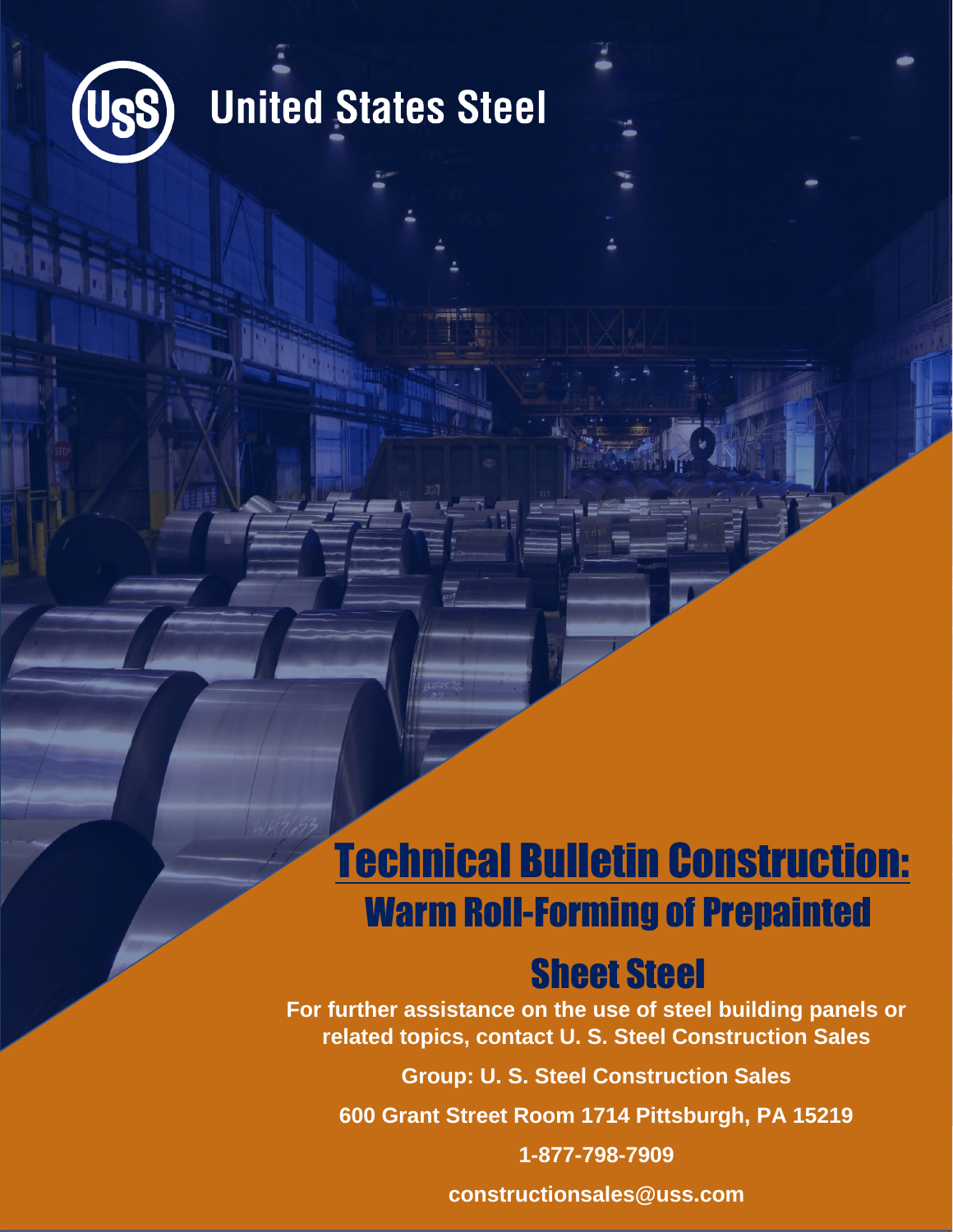The material in this paper is intended for general information only. Any use of this material in relation to any specific application should be based on independent examination and verification of its unrestricted availability for such use, and a determination of suitability for the application by professionally qualified personnel. No license under any United States Steel Corporation patents or other proprietary interest is implied by the publication of this paper. Those making use of or relying upon the material assume all risks and liability arising from such use or reliance.



Figure 1. Red rust on tension bends of prepainted HDG.

#### For further assistance on the use of steel building panels or related topics, contact U. S. Steel Construction Sales Group:

U. S. Steel Construction Sales 600 Grant Street Room 1714 Pittsburgh, PA 15219 1-877-798-7909 constuctionsales@uss.com



**United States Steel** 

#### **Background**

Hot-dip galvanized (HDG) and GALVALUME<sup>®1</sup> Coated Steel Sheets (55% Al-Zn alloy-coated steel) are widely used in the construction industry for roofing and siding applications. The zinc and aluminum-zinc alloy coatings provide excellent corrosion resistance due to both galvanic and barrier protection. These coatings are often painted to improve their appearance. Painting adds an additional barrier coating for enhanced corrosion protection.

Panels for metal building applications are usually formed into various profiles for structural, architectural and decorative purposes. Stiffening ribs are created by rollforming processes, in which the flat steel sheet is fed through a series of rolls, which bend the steel sheet into the desired profile. This bending generates tensile strains on the outer surface of the ribs, which are referred to as tension bends. If the strain on the tension-bend exceeds the level of strain that the paint and the metallic coating can tolerate, cracks may develop in the paint and in the metallic coating. Tension-bend cracks are a common problem for prepainted HDG and  $GALVALUME<sup>®</sup>$  Sheet since they can lead to premature cosmetic corrosion of the products in service. This phenomenon may be avoided or minimized by panel design, by material and paint-system selection, by adjusting roll-forming parameters, or by warm roll-forming. In a study, U. S. Steel has demonstrated that warm roll-forming not only improves the formability of the paint film, but also improves the formability of the underlying metallic coating.

#### **Premature Corrosion of Bare or Prepainted HDG Due to Tension-Bend**

Hot-dip galvanized steel is coated with zinc, which provides corrosion resistance **Cracking** to the steel substrate. After severe bending or forming, fine cracks may develop in either the paint or the zinc coating on the tension side of the bend. At the initial stage of corrosion, zinc sacrifices itself to protect the underlying steel. White corrosion products might be observed around the fine cracks in the paint on the tension bends since the products of zinc corrosion are white. As the corrosion progresses, the zinc underneath the paint is consumed and the paint flakes off since there is nothing for the paint to adhere to. Red rust may subsequently develop on the underlying steel. This process may take years to initiate depending on the environment, the paint system used, thickness of the zinc coating, and the severity of the strain or radius of the bend involved. Figure 1 shows an example of red rust on the tension bends of a prepainted HDG roofing panel after several years of outdoor exposure.

 $^{1}$  GALVALUME® is an internationally registered trademark of BIEC International, Inc. and some of its licensed producers.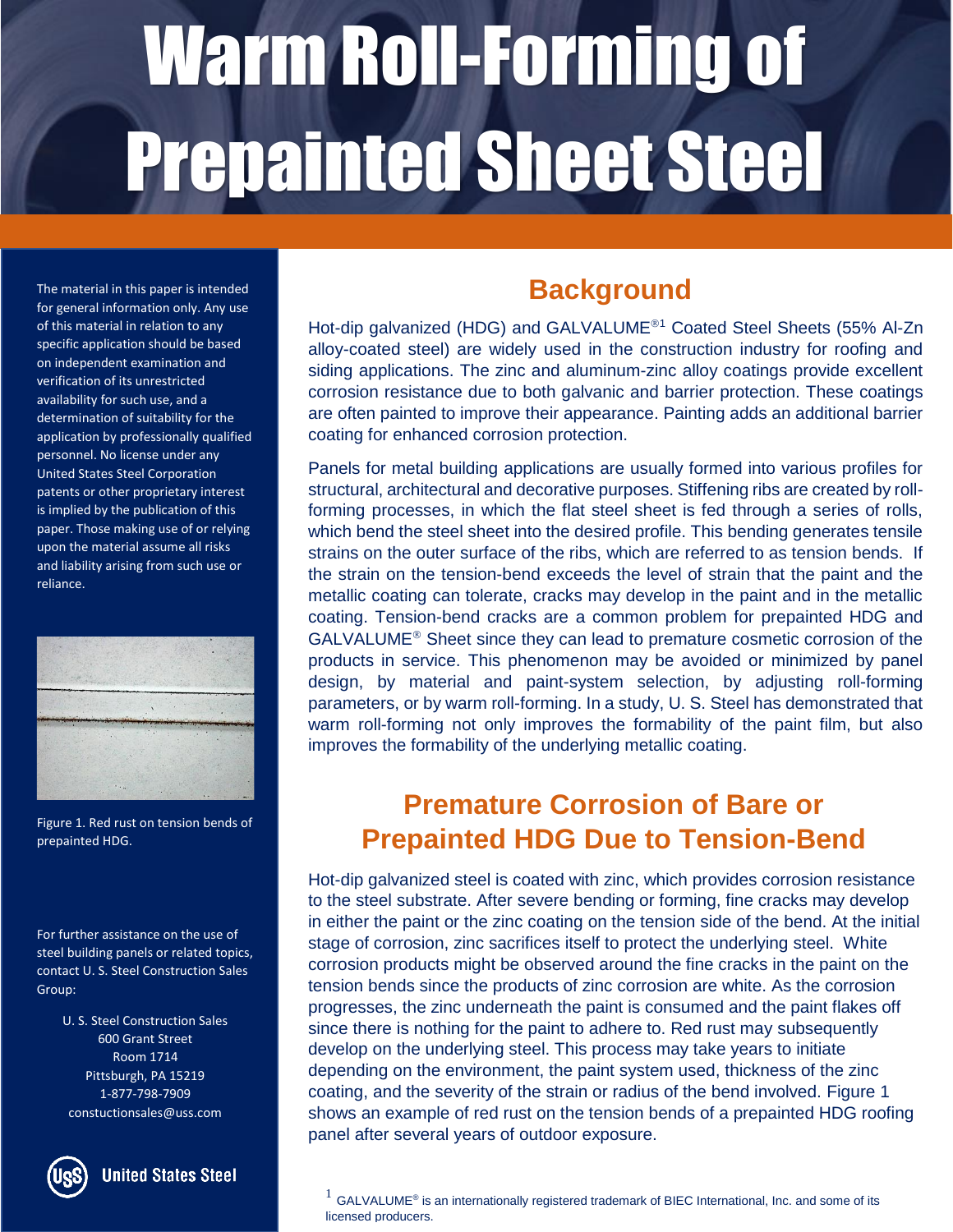The material in this paper is intended for general information only. Any use of this material in relation to any specific application should be based on independent examination and verification of its unrestricted availability for such use, and a determination of suitability for the application by professionally qualified personnel. No license under any United States Steel Corporation patents or other proprietary interest is implied by the publication of this paper. Those making use of or relying upon the material assume all risks and liability arising from such use or reliance.

For further assistance on the use of steel building panels or related topics,

contact U. S. Steel Construction Sales Group:

U. S. Steel Construction Sales 600 Grant Street Room 1714 Pittsburgh, PA 15219 1-877-798-7909 constuctionsales@uss.com



#### **Tension-Bend Staining of Galvalume Prepainted Coated Steel Sheet**

When tension-bend cracks are produced in the paint of prepainted GALVALUME<sup>®</sup> Coated Steel Sheet, and these cracks coincide with cracks in the metallic coating, the underlying steel substrate is exposed to corrosive attack. In this case, the zinc in the aluminum-zinc alloy coating sacrifices itself to protect the underlying steel. However, once the zinc around a crack is consumed, red rust (iron oxidation product) will develop at the base of the crack and transfer to the surface of the paint surrounding the tension bend crack. The result is tension bend staining. Eventually, the crack becomes plugged with insoluble corrosion products and the corrosion process is halted after a few years, depending on the environment. However, the paint film remains intact on the tension-bends since it remains adherent to the aluminum-rich phase of the 55% Al-Zn coating, which is protected by an adherent and insoluble aluminum oxide. While tension-bend staining is unsightly, it is only cosmetic corrosion and will not affect the integrity of the coating under normal environmental conditions. The severity of the tension-bend staining on painted GALVALUME<sup>®</sup> Sheet depends on the severity of the bend radii, the paint system employed, the environment, and the ductility of the 55% Al-Zn coating.

#### **Effect of Warm Roll-Forming**

c and tension-bend cracking has been minimized by careful material and paint-Roll-forming processes have traditionally been carried out at room temperature system selection. However, a few companies have begun to practice warm rollforming, to prevent tension-bend cracking and allow somewhat greater freedom in the choice of panel design and the manufacturing temperature. In these cases, the prepainted sheet is heated using infra–red heaters prior to entering the forming rolls. Roll-forming in this manner, at temperatures in the range of 120°F to 170°F, can significantly reduce the incidence of tension-bend cracking. Warm roll-forming not only significantly reduces tension-bend cracking in the paint film, but also in the metallic coatings of both zinc and zinc-aluminum alloy-coated products.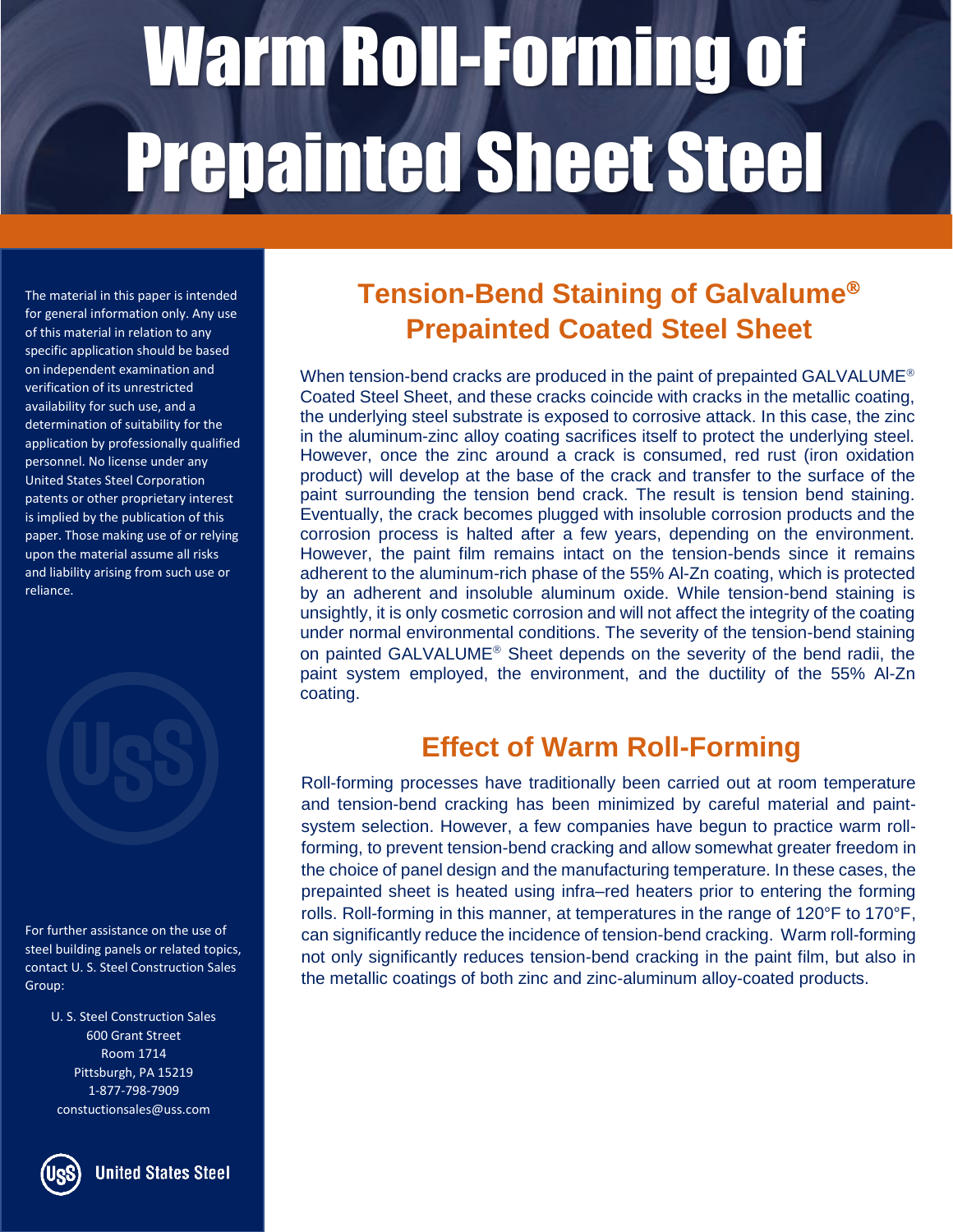The material in this paper is intended for general information only. Any use of this material in relation to any specific application should be based on independent examination and verification of its unrestricted availability for such use, and a determination of suitability for the application by professionally qualified personnel. No license under any United States Steel Corporation patents or other proprietary interest is implied by the publication of this paper. Those making use of or relying upon the material assume all risks and liability arising from such use or reliance.



For further assistance on the use of steel building panels or related topics, contact U. S. Steel Construction Sales Group:

> U. S. Steel Construction Sales 600 Grant Street Room 1714 Pittsburgh, PA 15219 1-877-798-7909 constuctionsales@uss.com



#### **Effect of Warm Roll-Forming of Prepainted HDG**

The roll-forming temperature has a significant effect on the development of tension-bend cracks on prepainted HDG. The effect of warm roll-forming on prepainted HDG G40, G60, G90, G100 were evaluated at different temperatures ranging from  $40^{\circ}$ F to 160 $^{\circ}$ F during the production roll-forming of a typical building panel design. The number of cracks developed on the tension bends was significantly reduced on panels that were formed on warm summer days with the ambient temperature at  $92^{\circ}F$  in comparison to those formed in the colder spring days when ambient temperatures were between  $40^{\circ}$ F and  $59^{\circ}$ F (Figure 2). Warm roll-forming at  $120^{\circ}$ F or higher was enough to eliminate most of the cracking in the zinc coating and in the paint on the prepainted HDG regardless of ambient conditions. Cracks were not observed either in the paint or in the metallic coating on the panels formed at the elevated temperatures, where the forming temperature was between 140°F to 160°F (Figure 2). Warm roll forming not only improved the ductility of the paint but also improved the ductility of the zinc coating. Warm rollforming has been utilized in zinc sheet forming processes for metal roofing applications for years. Pure zinc becomes brittle at temperatures around 45°F and the ductility of zinc increases with increasing temperature. It has also been noted that hardness of the HDG coating decreases with increasing temperature.

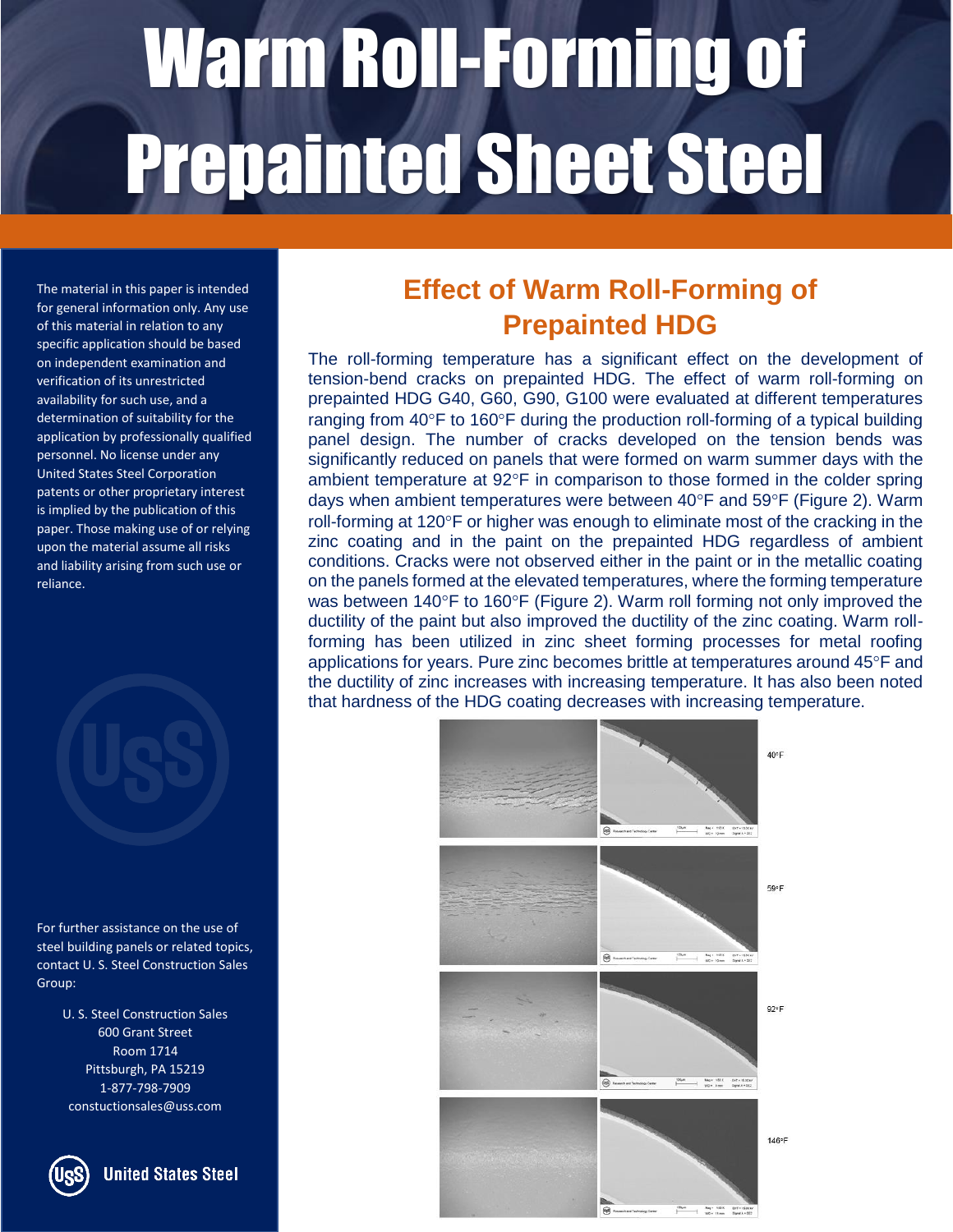The material in this paper is intended for general information only. Any use of this material in relation to any specific application should be based on independent examination and verification of its unrestricted availability for such use, and a determination of suitability for the application by professionally qualified personnel. No license under any United States Steel Corporation patents or other proprietary interest is implied by the publication of this paper. Those making use of or relying upon the material assume all risks and liability arising from such use or reliance.

For further assistance on the use of steel building panels or related topics, contact U. S. Steel Construction Sales Group:

> U. S. Steel Construction Sales 600 Grant Street Room 1714 Pittsburgh, PA 15219 1-877-798-7909 constuctionsales@uss.com

**United States Steel** 

Figure 2. Optical micrographs of the surfaces and SEM micrographs of the crosssections of prepainted HDG G100 at 30X and 150X magnifications, respectively. The panels were formed at different ambient temperatures,  $40^{\circ}$ F,  $59^{\circ}$ F and  $92^{\circ}$ F, with the heater off, and warm roll-formed at 146°F.

### **Effects of Warm Roll-forming of GALVLUME Prepainted Coated Steel Sheet**

The effect of warm roll-forming on prepainted GALVALUME<sup>®</sup> Sheet was evaluated using U. S. Steel Grade 80, AZ50 and AZ55 GALVALUME<sup>®</sup> Sheet at different temperatures ranging from  $40^{\circ}$ F to 160 $^{\circ}$ F. The paint systems included a polyester primer with SMP and PVDF topcoat.

Several cracks were developed on the tension bends when the prepainted  $GALVALUME<sup>®</sup>$  Sheet with SMP topcoat was roll-formed with the oven off at an ambient temperature of  $40^{\circ}$ F. Under this forming condition, the paint was severely cracked on the bends and in some places, the cracks penetrated both the paint and the 55% Al-Zn alloy coating. However, the same material formed in the summer at an ambient temperature of  $80^{\circ}$ F showed no cracking in the paint or metallic coating (Figure 3). Cracks were not observed in the paint or in the metallic coating when the roll forming was conducted at elevated temperatures between  $140^{\circ}$ F to 160 $^{\circ}$ F. Warm roll-forming not only improved the ductility of the paint, but it also improved the ductility of the aluminum-zinc coating. The cracks on the tension bends were eliminated because the formability of both the paint and metallic coating was improved by increasing the forming temperature. Choosing the right paint system is a very important factor for eliminating tension-bend cracking. Typically, PVDF topcoat is more flexible than polyester or SMP topcoat. It is believed that tension-bend cracking on the prepainted GALVALUME<sup>®</sup> Sheet could be virtually eliminated by using flexible paint systems and warm roll-forming practices.